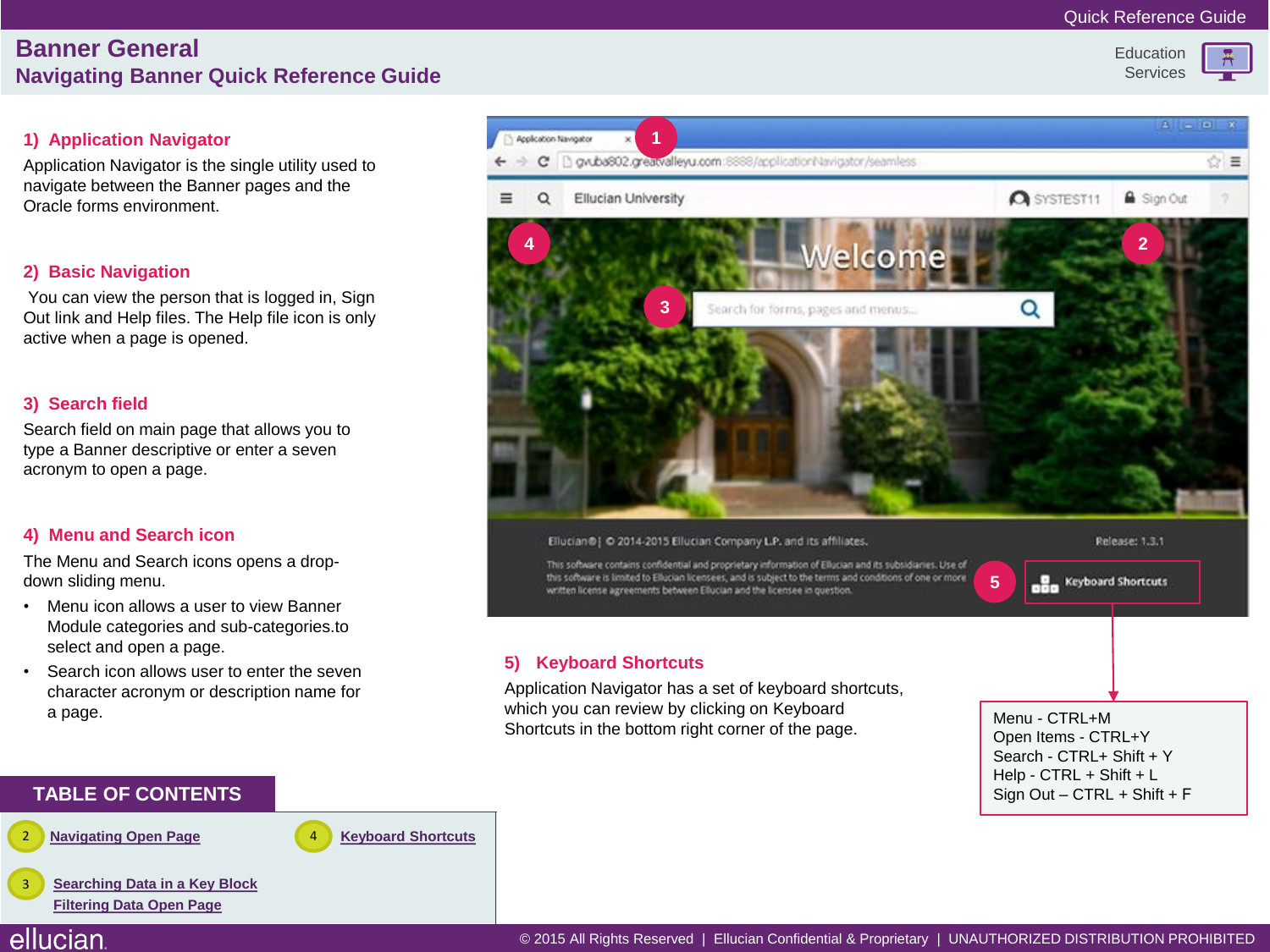**Education** Services

류

## **Banner General Navigating Banner Quick Refere**

## **Navigating an Open Page**

### **1) Recently Opened icon**

Allows you to access all pages opened during a session. The number indicates the number of pages opened in a session.

#### **2) Page Header**

The page header identifies the open page name and contains icons for the basic navigation.

#### **3) Related and Tools icons**

- Related menu displays a list of pages that can be accessed from this page.
- Tools menu includes refresh, export, print, clear record, clear data, item properties, display ID image, and other options controlled by the page.

#### **4) Main Key Block**

The first block on most pages contains key information.

#### **5) Open/Close Sections**

Pages are divided into sections that contain additional details for the key information.

<span id="page-1-0"></span>• Click the down or up arrow to open and close a section.

|                                                                                                | nce Guige.                    |  |                                                    |                |                  |                     |        |       |                          |                                  | <b>UCIVIUGS</b> |            |
|------------------------------------------------------------------------------------------------|-------------------------------|--|----------------------------------------------------|----------------|------------------|---------------------|--------|-------|--------------------------|----------------------------------|-----------------|------------|
| $\equiv$                                                                                       | Q                             |  | ian University<br>1                                |                |                  |                     |        |       | <b>Q</b> SYSTEST11       | <b>△</b> Sign Out                |                 | 2          |
| $\times$                                                                                       |                               |  | Identification PPAIDEN 9.0 (GVUDB)                 |                | $\overline{2}$   |                     | B.     | ADD 图 | RETRIEVE <b>A</b>        | RELATED                          | ∗               | TOOLS      |
| ID:                                                                                            |                               |  | 710000023 Dr. Gerald James LNPrefix Goodhart, test |                |                  |                     |        |       |                          |                                  | $\overline{3}$  | <b>Wer</b> |
|                                                                                                | <b>Current Identification</b> |  | <b>Alternate Identification</b>                    | <b>Address</b> | <b>Telephone</b> | <b>Biographical</b> | E-mail |       | <b>Emergency Contact</b> | <b>Additional Identification</b> |                 |            |
| □ Insert □ Delete ■ Copy   ■ More Information   ♀ Filter<br><b>CURRENT IDENTIFICATION</b><br>۰ |                               |  |                                                    |                |                  |                     |        |       |                          |                                  |                 |            |
| 710000023<br>123456789<br>ID<br>SSN/SIN/TIN<br>4<br>AAMC  Amcas Name<br>Name Type              |                               |  |                                                    |                |                  |                     |        |       |                          |                                  |                 |            |
| ≖<br>⊻<br>SAVE<br>Activity Date 07/21/2015 03:34:13 PM<br><b>Activity User HRISUSR</b>         |                               |  |                                                    |                |                  |                     |        |       |                          |                                  |                 |            |
|                                                                                                |                               |  |                                                    |                |                  |                     |        |       | $6\phantom{1}$           |                                  |                 |            |

 $T_{\blacksquare}$  Copy  $\blacksquare$ More Information | **CURRENT IDENTIFICATION D** Insert **D** Delete  $\triangledown$  Filter

#### **6) Sections icons**

Each section has the following icons for that section:

Insert records

**5**

- Delete records
- Copy records
- Filter records
- More Information icon displays if supplemental data can be entered for the record. Refer to Supplemental Data Engine for more details.
- Filter records

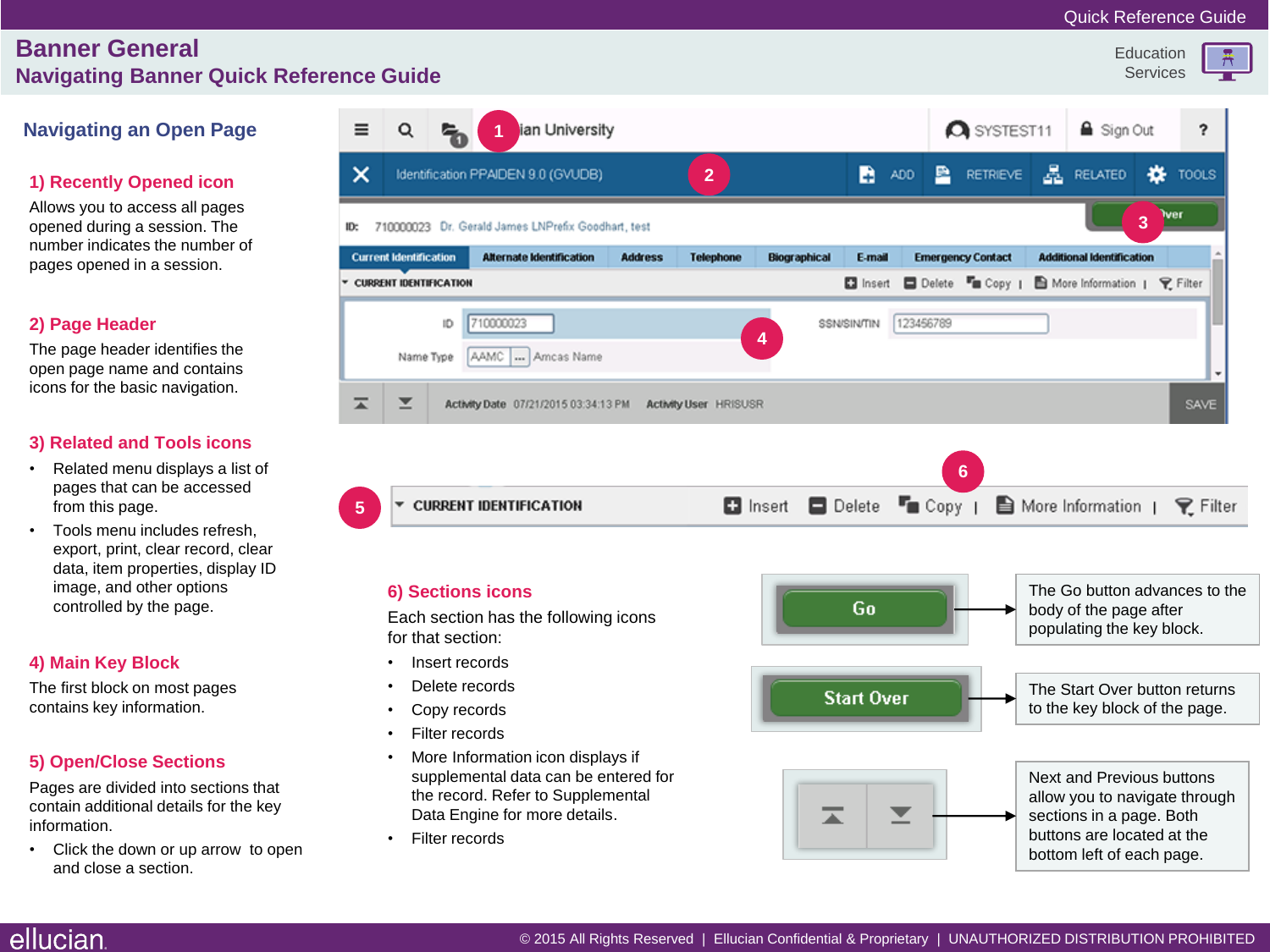## **Banner General Navigating Banner Quick Reference Guide**



<span id="page-2-0"></span>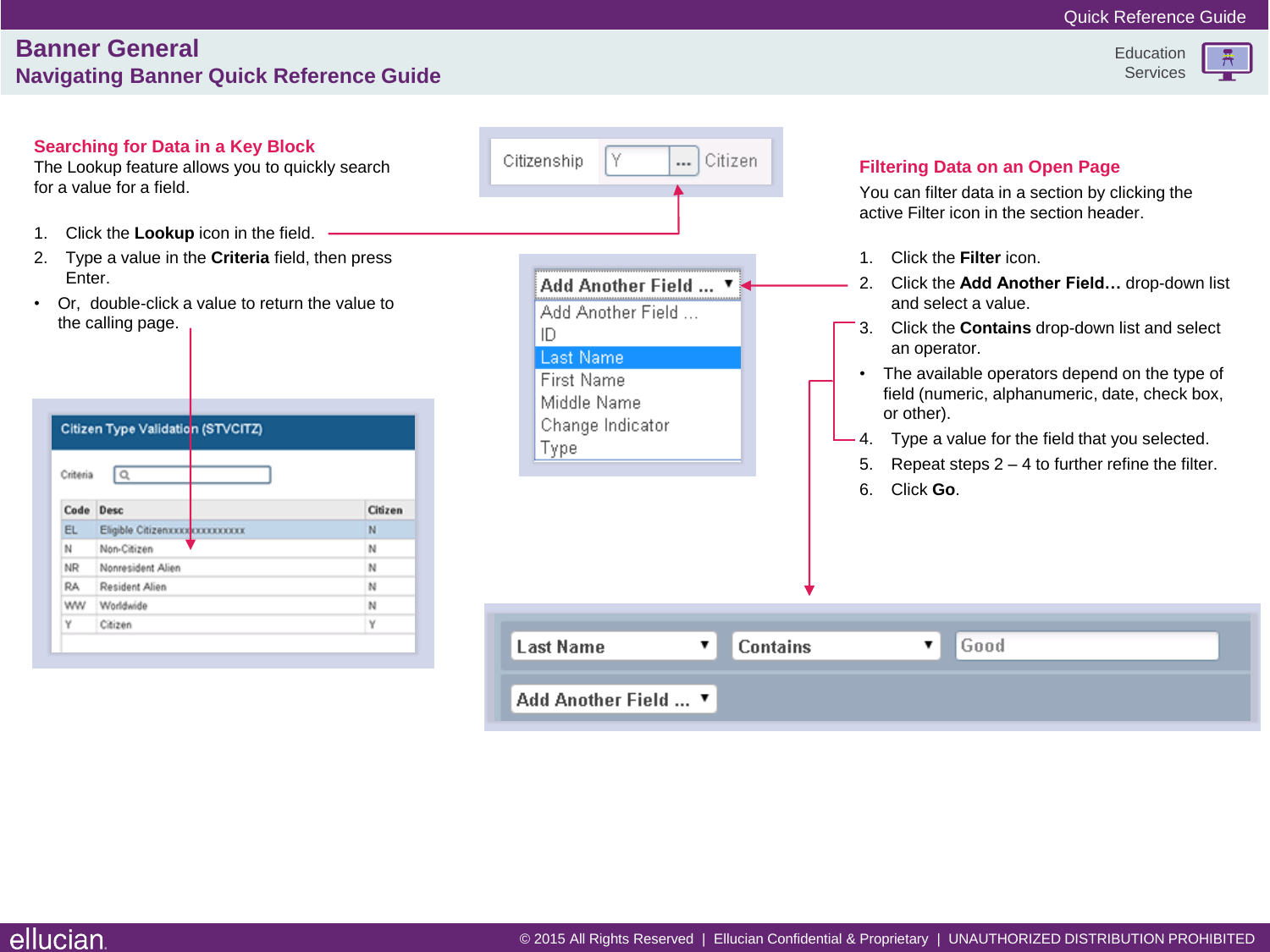### Quick Reference Guide

Education Services  $\frac{R}{1}$ 

# **Banner General Navigating Banner Quick Reference Guide**

<span id="page-3-0"></span>

| <b>Function</b>                                                        | <b>Key stroke</b>                    |  |  |  |
|------------------------------------------------------------------------|--------------------------------------|--|--|--|
| Next field/Item                                                        | Tab                                  |  |  |  |
| Previous field/Item                                                    | Shift - Tab                          |  |  |  |
| Up                                                                     | Up arrow                             |  |  |  |
| Down                                                                   | Down arrow                           |  |  |  |
| Previous page up                                                       | Page up                              |  |  |  |
| Next page down                                                         | Page down                            |  |  |  |
| First page                                                             | CTRL + Home                          |  |  |  |
| Last page                                                              | $Ctrl + End$                         |  |  |  |
| Page tab 1,<br>page tab 2                                              | Ctrl + Shift +1, Ctrl<br>+ Shift +2, |  |  |  |
| Edit                                                                   | $Ctrl + E$                           |  |  |  |
| Choose/Submit/<br>Action                                               | Return/Enter                         |  |  |  |
| List of values                                                         | F9                                   |  |  |  |
| Cancel page, Exit,<br>Close current page,<br>Cancel search or<br>query | $Ctrl + Q$                           |  |  |  |

| <b>Function</b>                     | <b>Key stroke</b>               |
|-------------------------------------|---------------------------------|
| Save                                | F10                             |
| <b>Clear One Record</b>             | Shift + F4                      |
| Delete Record                       | $Shift + F6$                    |
| <b>Duplicate Selected</b><br>Record | F4                              |
| Insert/Create<br>Record             | F <sub>6</sub>                  |
| <b>Clear All in Section</b>         | $Shift + F5$                    |
| Open Menu<br><b>Directly</b>        | $Ctrl + M$                      |
| <b>Next Section</b>                 | Alt + Page down                 |
| Previous                            | Section Alt + Page<br><b>up</b> |
| Duplicate Item                      | F <sub>3</sub>                  |
| Clear Page/Start<br>over            | F <sub>5</sub>                  |
| Search/Open Filter<br>Query         | F7                              |
| <b>Execute Filter</b><br>Query      | F <sub>8</sub>                  |

| <b>Function</b>                                         | <b>Key stroke</b>  |  |  |
|---------------------------------------------------------|--------------------|--|--|
| Export                                                  | $Shift + F1$       |  |  |
| Print                                                   | $Ctrl + P$         |  |  |
| Refresh/Rollback                                        | F <sub>5</sub>     |  |  |
| Change MEP<br>Context                                   | $Alt + Shift + C$  |  |  |
| <b>Open Related</b><br>Menu                             | $Alt + Shift + R$  |  |  |
| Open Tools Menu                                         | Alt + Shift + T    |  |  |
| More Information                                        | $Ctrl + Shift + U$ |  |  |
| Application<br>Navigator Display Ctrl + Y<br>Open items |                    |  |  |
| Application<br>Navigator Search                         | Ctrl + Shift + Y   |  |  |
| Application<br>Navigator Help                           | $Ctrl + Shift + L$ |  |  |
| Application<br>Navigator Sign Out                       | $Ctrl + Shift + F$ |  |  |
| Copy                                                    | $Ctrl + C$         |  |  |
| Cut                                                     | $Ctrl + X$         |  |  |